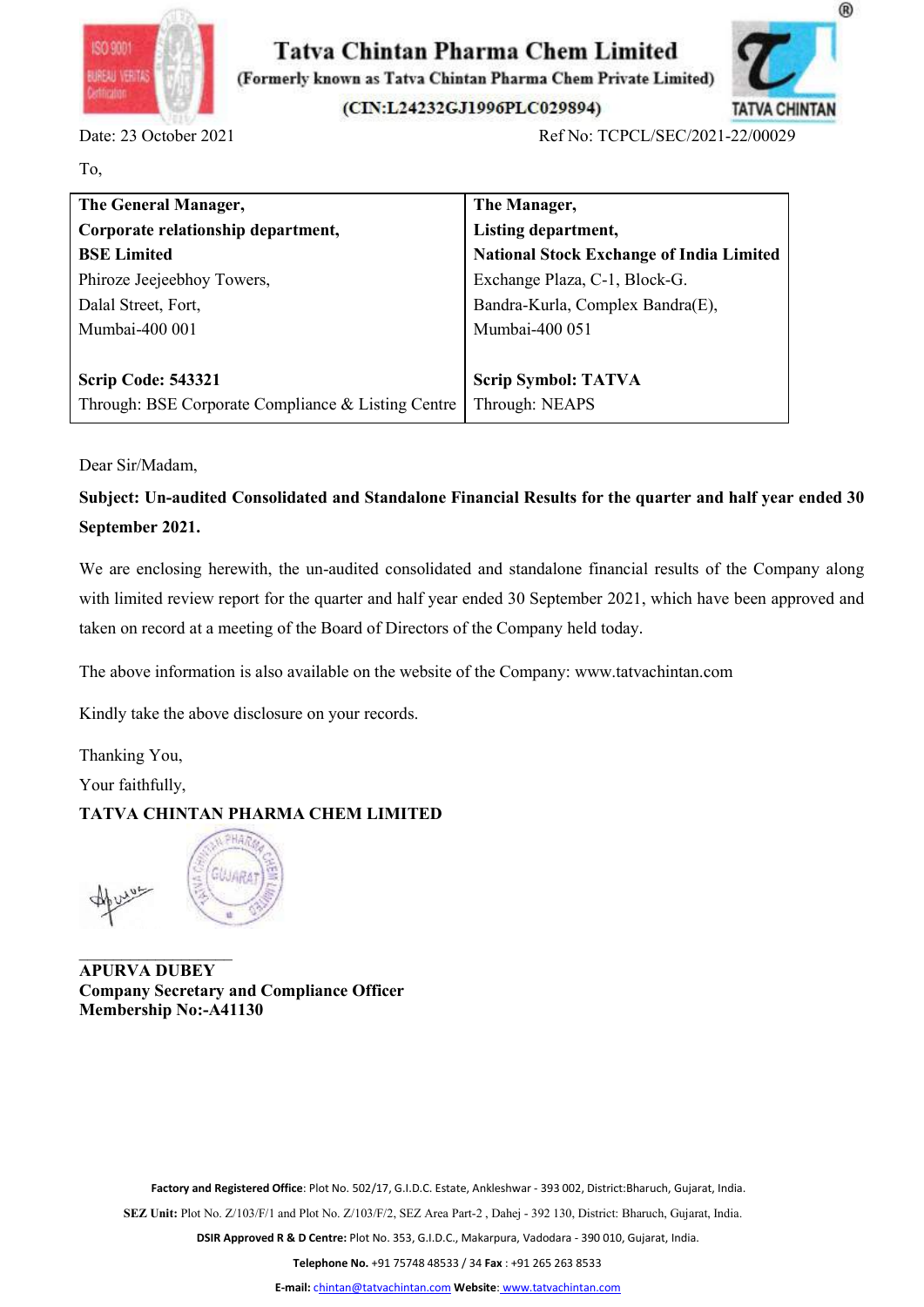

# INDEPENDENT AUDITOR'S REVIEW REPORT ON REVIEW OF INTERIM CONSOLIDATED FINANCIAL RESULTS

# TO THE BOARD OF DIRECTORS OF TATVA CHINTAN PHARMA CHEM LIMITED

- 1. We have reviewed the accompanying Statement of Consolidated Unaudited Financial Results of Tatva Chintan Pharma Chem Limited ("the Parent") and its subsidiary (the Parent and its subsidiary together referred to as "the Group") for the quarter and half year ended  $30<sup>th</sup>$  September, 2021 ("the Statement") being submitted by the Parent pursuant to the requirement of Regulation 33 of the SEBI (Listing Obligations and Disclosure Requirements) Regulations, 2015, as amended for the purpose of filing it with the Bombay Stock Exchange and the National Stock Exchange of India Limited.
- 2. This Statement, which is the responsibility of the Parent's Management and approved by the Parent's Board of Directors, has been prepared in accordance with the recognition and measurement principles laid down in the Indian Accounting Standard 34 "Interim Financial Reporting" ("Ind AS 34"), prescribed under Section 133 of the Companies Act, 2013 read with relevant rules issued thereunder and other accounting principles generally accepted in India. Our responsibility is to express a conclusion on the Statement based on our review.
- 3. We conducted our review of the Statement in accordance with the Standard on Review Engagements (SRE) 2410 "Review of Interim Financial Information Performed by the Independent Auditor of the Entity", issued by the Institute of Chartered Accountants of India (ICAI). A review of interim financial information consists of making inquiries, primarily of Parent's personnel responsible for financial and accounting matters, and applying analytical and other review procedures. A review is substantially less in scope than an audit conducted in accordance with Standards on Auditing specified under Section 143(10) of the Companies Act, 2013 and consequently does not enable us to obtain assurance that we would become aware of all significant matters that might be identified in an audit. Accordingly, we do not express an audit opinion.
- 4. We also performed procedures in accordance with the circular issued by the SEBI under Regulation 33(8) of the SEBI (Listing Obligations and Disclosure Requirements) Regulations, 2015, as amended, to the extent applicable.
- 5. The Statement includes the results of the following entities:
	- a) Tatva Chintan Pharma Chem Limited the Parent Company
	- b) Tatva Chintan USA Inc. the Subsidiary Company
	- c) Tatva Chintan Europe B.V the Subsidiary Company
- 6. Based on our review conducted and procedures performed as stated in paragraph 3 above and based on the consideration of the review reports of other auditor referred to in paragraph 7 below, nothing has come to our attention that causes us to believe that the accompanying Statement, prepared in accordance with the recognition and measurement principles laid down in the aforesaid Indian Accounting Standard and other accounting principles generally accepted in India, has not disclosed the information required to be disclosed in terms of Regulation 33 of the SEBI (Listing Obligations and Disclosure Requirements) Regulations, 2015, as amended, including the manner in which it is to be disclosed, or that it contains any material misstatement.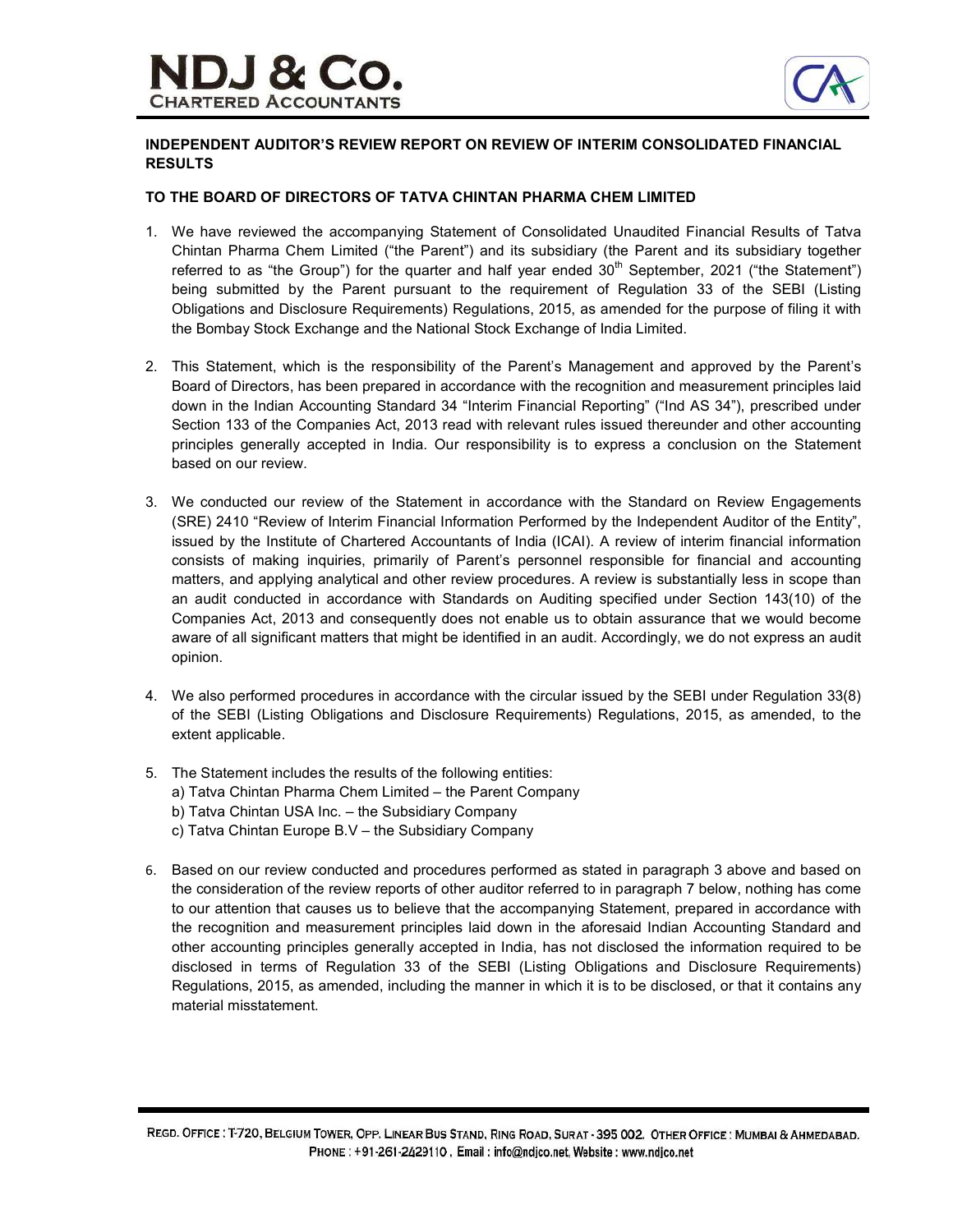

7. One subsidiary included in the consolidated unaudited financial results, whose interim financial statements, before consolidation adjustments, reflect total assets of Rs. 183.55 million as at 30<sup>th</sup> September 2021 and total income of Rs. 165.40 million and Rs. 330.16 million for the quarter and half year ended 30<sup>th</sup> September 2021 respectively, total net profit after tax of Rs. 4.92 Million and Rs. 7.23 million for the quarter and half year ended  $30<sup>th</sup>$  September 2021 respectively and total comprehensive income of Rs. 4.92 million and Rs. 7.23 million for the quarter and half year ended 30<sup>th</sup> September 2021 respectively, which is located outside India and its interim financial statements have been prepared in accordance with accounting policies generally accepted in that country ("local GAAP") which have been reviewed by other auditor under generally accepted auditing standards applicable in that country. The Holding Company's management has converted the interim financial statements of the subsidiary from the local GAAP to accounting principles generally accepted in India. We have reviewed these conversion adjustments made by the Holding Company's management. Our conclusion on the Statement, in so far as it relates to the amounts and disclosures included in respect of this subsidiary, is based solely on the reports of the other auditor and conversion adjustments made by the management of the Holding Company and reviewed by us.

The unaudited consolidated financial results includes the financial results of one subsidiary which has not been subjected to limited review by their auditors and have been presented based on the financial information certified to us by the Company's management whose unaudited financial information, before consolidation adjustments, reflect total assets of Rs.  $65.13$  million as at  $30<sup>th</sup>$  September 2021 and reflects total income of Rs. 62.32 million and 192.08 million for the quarter and half year ended  $30<sup>th</sup>$  September 2021 respectively, total net profit after tax of Rs. (0.23) million and 3.74 million for the quarter and half year ended  $30<sup>th</sup>$  September 2021 respectively and total comprehensive income of Rs. (0.23) million and 3.74 million for the quarter and half year ended  $30<sup>th</sup>$  September 2021 respectively as considered in the Statement. Our conclusion on the unaudited consolidated financial results in so far as it relates to the amounts and disclosures in respect of this subsidiary is based solely on such unaudited financial information and explanation given to us by the Company's Management, this financial information is not material to the Group.

Our conclusion on the Statement is not modified in respect of this matter.

8. The Statement includes results for the quarter and half year ended 30th September 2020 presented based on information compiled by the management after making necessary adjustments to give a true and fair view of the results in accordance with Ind AS, and have not been subjected to limited review by us.

Our conclusion on the Statement is not modified in respect of this matter.

9. Our report is intended solely for use of the management for its onward submission to the BSE Limited and National Stock Exchange of India Limited in connection with the listing of equity shares of the Company as mentioned in Para 1 above. As a result, the Statement may not be suitable for another purpose. Our report should not be used, referred to or distributed for any other purpose except with our prior consent in writing.

# For NDJ & Co., Chartered Accountants

Firm's Registration Number: 136345W

SHIRISH SHANTILAL SHAH Date: 2021.10.23 12:51:06 Digitally signed by SHIRISH SHANTILAL SHAH

CA Shirish Shah Partner Membership No. 035742 Date: 23<sup>rd</sup> October 2021 UDIN No: - 21035742AAAAFM6179 Place: Surat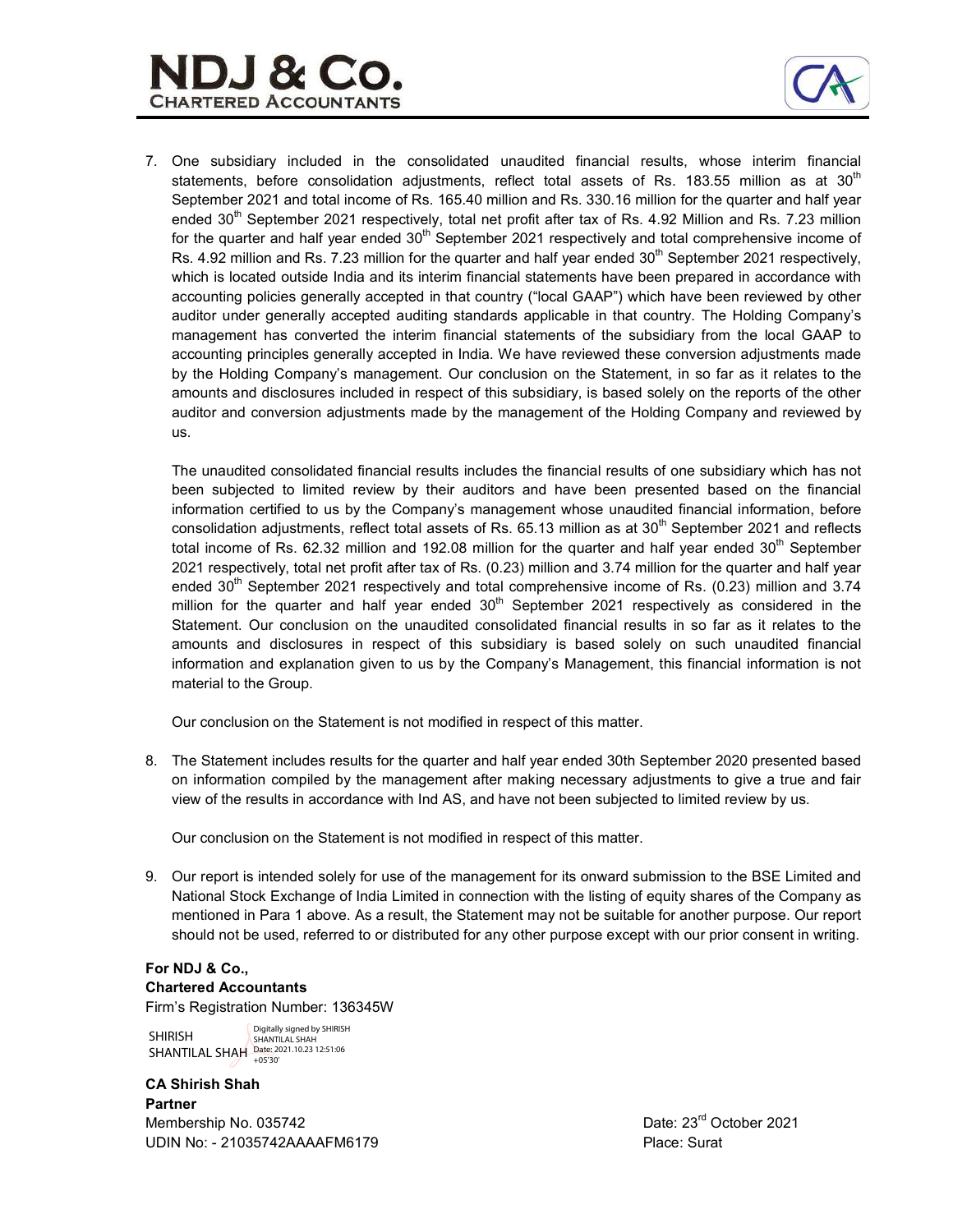

Registered Office: Plot No. 502 / 17, GIDC Estate, Ankleshwar, Bharuch, Gujarat – 393 002 Web Site : www.tatvachintan.com, E-mail : chintan@tatvachintan.com , Tel. No.: +91 75748 48533

# UNAUDITED CONSOLIDATED STATEMENT OF FINANCIAL RESULTS FOR THE QUARTER AND HALF YEAR ENDED 30 SEPTEMBER 2021

|                  |                                                                         |             |               |             | (Rupees in millions, except per share data) |                   |            |
|------------------|-------------------------------------------------------------------------|-------------|---------------|-------------|---------------------------------------------|-------------------|------------|
| SI.              | Particulars                                                             |             | Quarter ended |             | Half year ended                             | <b>Year ended</b> |            |
| No.              |                                                                         | 30.09.2021  | 30.06.2021    | 30.09.2020  | 30.09.2021                                  | 30.09.2020        | 31.03.2021 |
|                  |                                                                         | (Unaudited) | (Unaudited)   | (Unaudited) | (Unaudited)                                 | (Unaudited)       | (Audited)  |
|                  | Income                                                                  |             |               |             |                                             |                   |            |
| 1                | Revenue from operations                                                 | 1,236.15    | 1,068.32      | 600.43      | 2,304.47                                    | 1,115.75          | 3,003.59   |
| $\boldsymbol{2}$ | Other income                                                            | 28.04       | 17.65         | 19.48       | 45.69                                       | 26.87             | 59.33      |
| 3                | Total income $(1+2)$                                                    | 1,264.19    | 1,085.97      | 619.91      | 2,350.16                                    | 1,142.62          | 3,062.92   |
|                  | <b>Expenses</b>                                                         |             |               |             |                                             |                   |            |
|                  | a) Cost of materials consumed                                           | 672.79      | 516.60        | 323.53      | 1,189.39                                    | 599.76            | 1,509.12   |
|                  | b) Purchases of stock-in-trade                                          | 9.65        | 12.03         | 4.05        | 21.68                                       | 6.42              | 25.37      |
|                  | c) Changes in inventories of finished goods, work-in-progress and       | (132.34)    | 3.43          | 8.54        | (128.91)                                    | (7.53)            | (40.57)    |
|                  | stock in trade                                                          |             |               |             |                                             |                   |            |
|                  | d) Employee benefits expenses                                           | 74.54       | 71.26         | 53.60       | 145.80                                      | 101.19            | 241.31     |
|                  | e) Finance costs                                                        | 12.24       | 14.39         | 9.87        | 26.63                                       | 20.53             | 42.07      |
|                  | f) Depreciation and amortisation expense                                | 20.57       | 18.98         | 16.84       | 39.55                                       | 33.66             | 67.32      |
|                  | g) Other expenses                                                       | 252.57      | 206.67        | 147.04      | 459.24                                      | 248.79            | 611.34     |
| 4                | <b>Total expenses</b>                                                   | 910.02      | 843.36        | 563.47      | 1,753.38                                    | 1,002.82          | 2,455.96   |
| 5                | Profit / (loss) before exceptional items and tax (3-4)                  | 354.17      | 242.61        | 56.44       | 596.78                                      | 139.80            | 606.96     |
| 6                | Exceptional items                                                       |             |               |             |                                             |                   |            |
| 7                | Profit / (loss) before tax (5-6)                                        | 354.17      | 242.61        | 56.44       | 596.78                                      | 139.80            | 606.96     |
|                  | <b>Tax expenses</b>                                                     | 57.12       | 42.62         | 25.71       | 99.74                                       | 45.73             | 108.11     |
|                  | Current tax<br>Deferred tax                                             | (27.07)     | (31.47)       | (4.83)      | (58.54)                                     |                   | (23.77)    |
| 8                |                                                                         | 30.05       | 11.15         | 20.88       | 41.20                                       | (8.59)<br>37.14   | 84.34      |
| 9                | <b>Total tax expenses</b><br>Profit / (loss) for the period (7-8)       | 324.12      | 231.46        | 35.56       | 555.58                                      | 102.66            | 522.62     |
|                  | Other comprehensive income                                              |             |               |             |                                             |                   |            |
|                  | Items that will not be reclassified to profit or loss                   | (0.65)      | (1.49)        | 0.46        | (2.14)                                      | 0.32              | 2.07       |
|                  | Income tax relating to items that will not be reclassified to profit or | 0.19        | 0.41          | (0.13)      | 0.60                                        | (0.09)            | (0.60)     |
|                  | loss                                                                    |             |               |             |                                             |                   |            |
| 10               | Other comprehensive income for the period, net of tax                   | (0.46)      | (1.08)        | 0.33        | (1.54)                                      | 0.23              | 1.47       |
| 11               | Total comprehensive income for the period $(9+10)$                      | 323.66      | 230.38        | 35.89       | 554.04                                      | 102.89            | 524.09     |
| 12               | Profit / (loss) for the period attributable to:                         |             |               |             |                                             |                   |            |
|                  | Owners of the Company                                                   | 324.12      | 231.46        | 35.56       | 555.58                                      | 102.66            | 522.62     |
|                  | - Non controlling interests                                             |             |               |             |                                             |                   |            |
|                  |                                                                         | 324.12      | 231.46        | 35.56       | 555.58                                      | 102.66            | 522.62     |
| 13               | Other comprehensive income for the period attributable to:              |             |               |             |                                             |                   |            |
|                  | Owners of the Company                                                   | (0.46)      | (1.08)        | 0.33        | (1.54)                                      | 0.23              | 1.47       |
|                  | - Non controlling interests                                             |             |               |             |                                             |                   | $\sim$     |
|                  |                                                                         | (0.46)      | (1.08)        | 0.33        | (1.54)                                      | 0.23              | 1.47       |
| 14               | Total comprehensive income for the period attributable to:              |             |               |             |                                             |                   |            |
|                  | Owners of the Company                                                   | 323.66      | 230.38        | 35.89       | 554.04                                      | 102.89            | 524.09     |
|                  | - Non controlling interests                                             |             |               |             |                                             |                   |            |
|                  |                                                                         | 323.66      | 230.38        | 35.89       | 554.04                                      | 102.89            | 524.09     |
| 15               | Earnings per share (Face value of Rs 10/- each)                         |             |               |             |                                             |                   |            |
|                  | (not annualised)                                                        |             |               |             |                                             |                   |            |
|                  | Basic                                                                   | 15.02       | 11.52         | 1.77        | 26.66                                       | 5.11              | 26.02      |
|                  | - Diluted                                                               | 15.02       | 11.52         | 1.77        | 26.66                                       | 5.11              | 26.02      |
| 16               | Paid - up equity share capital (Face value of Rs 10/- each)             | 221.65      | 200.88        | 80.35       | 221.65                                      | 80.35             | 200.88     |
| 17               | Other equity excluding revaluation reserve                              |             |               |             |                                             |                   | 1,458.76   |

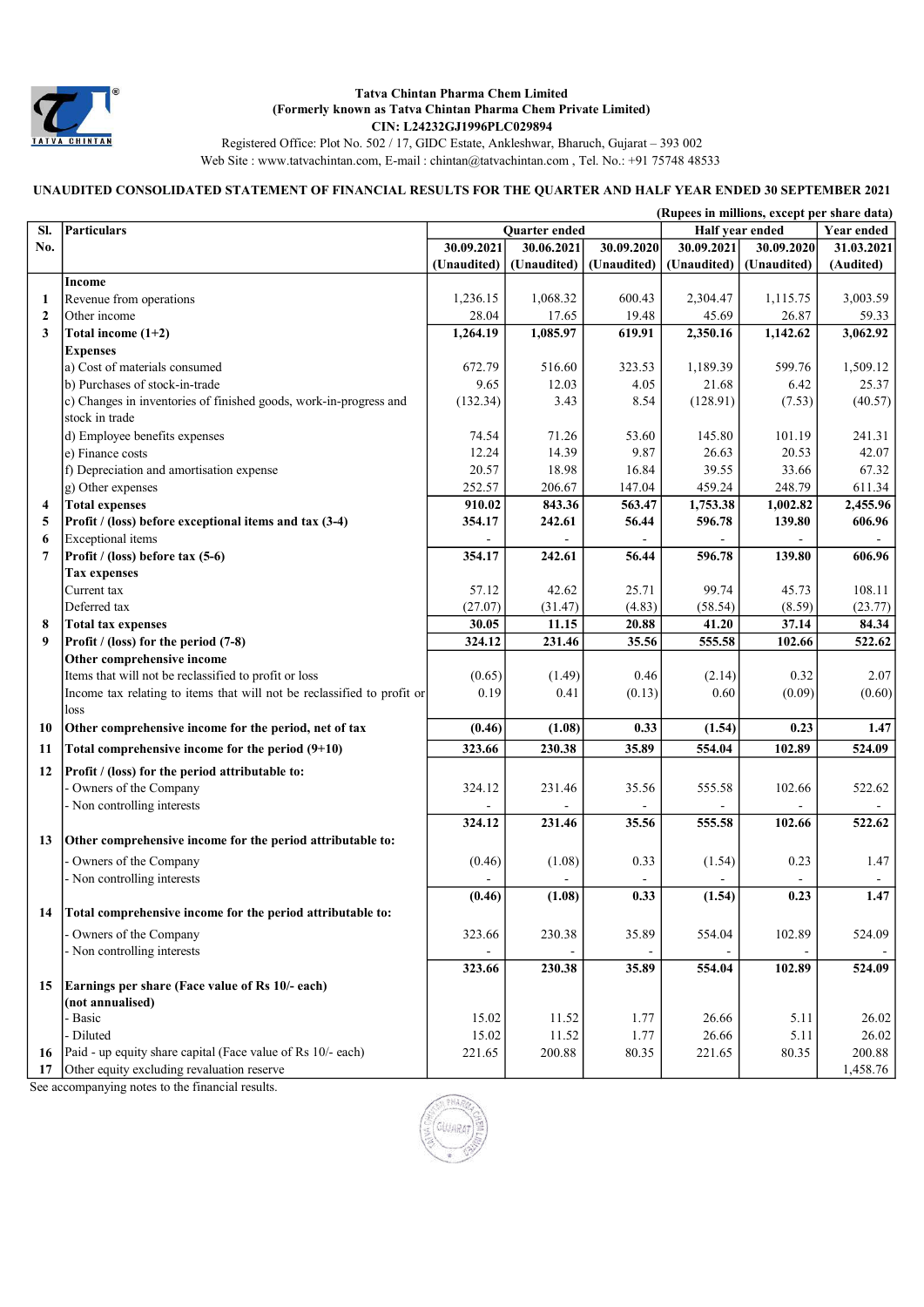

Registered Office: Plot No. 502 / 17, GIDC Estate, Ankleshwar, Bharuch, Gujarat – 393 002 Web Site : www.tatvachintan.com, E-mail : chintan@tatvachintan.com , Tel. No.: +91 75748 48533

# UNAUDITED CONSOLIDATED STATEMENT OF ASSETS AND LIABILITIES AS AT 30 SEPTEMBER 2021

| 30.09.2021<br>(Unaudited)<br>1,124.53<br>117.33 | 31.03.2021<br>(Audited)                                               |
|-------------------------------------------------|-----------------------------------------------------------------------|
|                                                 |                                                                       |
|                                                 |                                                                       |
|                                                 |                                                                       |
|                                                 |                                                                       |
|                                                 | 1,085.08                                                              |
|                                                 | 118.43                                                                |
| 331.03                                          | 98.11                                                                 |
| 0.90                                            | 0.95                                                                  |
|                                                 |                                                                       |
| 135.58                                          |                                                                       |
| 38.35                                           |                                                                       |
| 3.93                                            | 2.96                                                                  |
| 1,751.65                                        | 1,305.53                                                              |
|                                                 |                                                                       |
| 881.01                                          | 720.19                                                                |
|                                                 |                                                                       |
| 919.40                                          | 907.43                                                                |
| 1,023.94                                        | 44.81                                                                 |
| 769.92                                          | 8.61                                                                  |
| 47.26                                           | 19.03                                                                 |
| 0.83                                            | 11.35                                                                 |
| 256.14                                          | 131.08                                                                |
| 3,898.50                                        | 1,842.50                                                              |
| 5,650.15                                        | 3,148.03                                                              |
|                                                 |                                                                       |
|                                                 |                                                                       |
| 221.65                                          | 200.88                                                                |
| 4,242.56                                        | 1,458.76                                                              |
| 4,464.21                                        | 1,659.64                                                              |
|                                                 |                                                                       |
|                                                 |                                                                       |
|                                                 |                                                                       |
|                                                 |                                                                       |
| 197.76                                          | 267.63                                                                |
| 4.45                                            | 5.52                                                                  |
|                                                 | 20.78                                                                 |
| 0.22                                            | 14.31                                                                 |
| 202.43                                          | 308.24                                                                |
|                                                 |                                                                       |
|                                                 |                                                                       |
|                                                 | 634.85                                                                |
|                                                 |                                                                       |
|                                                 | 129.13                                                                |
|                                                 | 345.64                                                                |
|                                                 | 0.59                                                                  |
|                                                 | 61.97                                                                 |
|                                                 | 1.09                                                                  |
|                                                 | 6.88                                                                  |
|                                                 | 1,180.15                                                              |
| 5,650.15                                        | 3,148.03                                                              |
|                                                 |                                                                       |
|                                                 | 543.35<br>61.59<br>264.19<br>0.36<br>87.58<br>0.94<br>25.50<br>983.51 |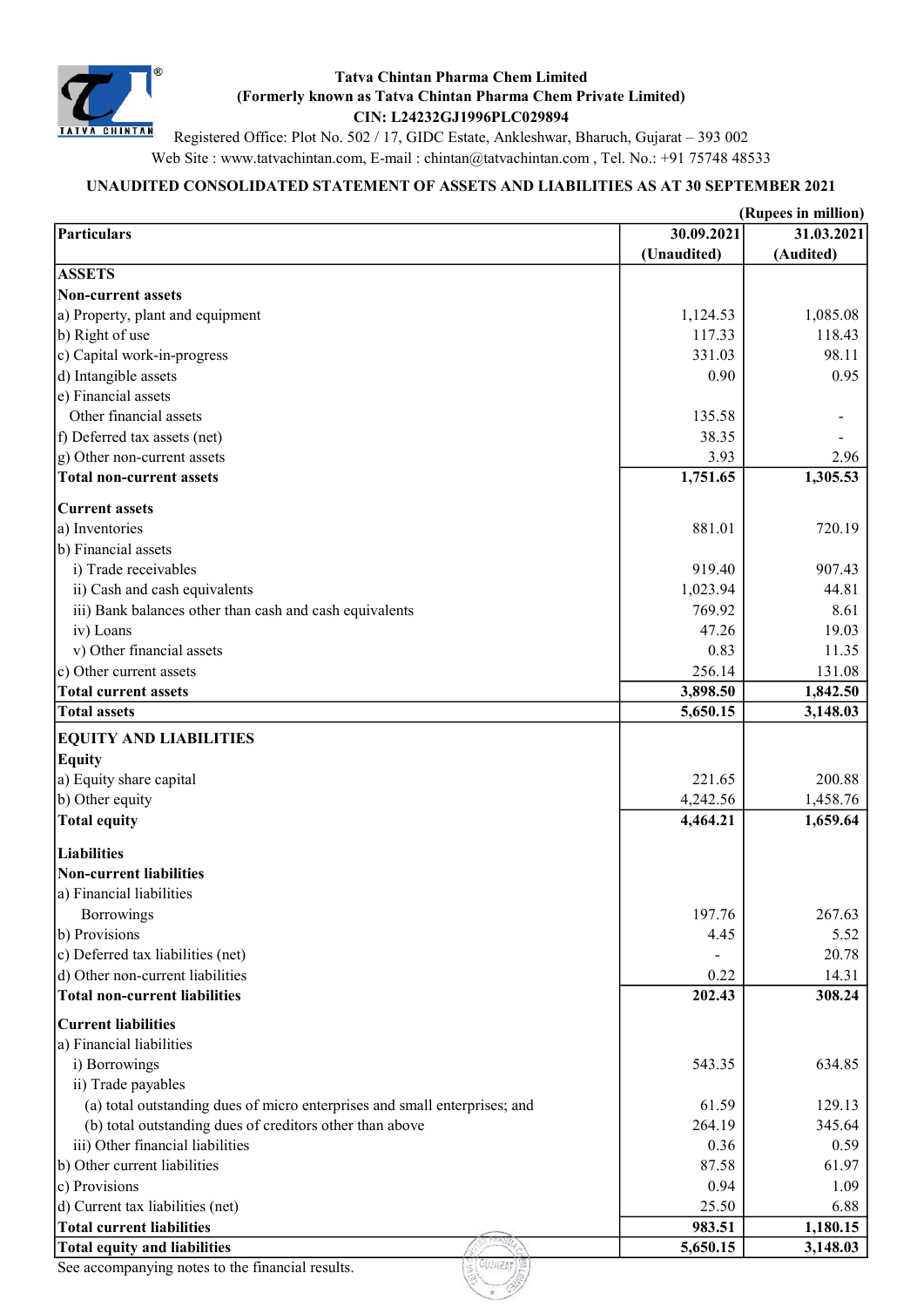

Registered Office: Plot No. 502 / 17, GIDC Estate, Ankleshwar, Bharuch, Gujarat – 393 002 Web Site : www.tatvachintan.com, E-mail : chintan@tatvachintan.com , Tel. No.: +91 75748 48533

# UNAUDITED CONSOLIDATED STATEMENT OF CASH FLOW AS AT 30 SEPTEMBER 2021

|                                                                    |             | (Rupees in million) |
|--------------------------------------------------------------------|-------------|---------------------|
| <b>Particulars</b>                                                 | 30.09.2021  | 31.03.2021          |
|                                                                    | (Unaudited) | (Audited)           |
| Cash flows from operating activities                               |             |                     |
| Profit before tax                                                  | 596.78      | 606.96              |
| Adjustments for:                                                   |             |                     |
| Depreciation and amortisation expense                              | 39.55       | 67.32               |
| Balances written off                                               |             | 0.22                |
| Provision for doubtful debts                                       | (1.23)      | 1.59                |
| Gain/(loss) on sale of item of property, plant and equipment (net) | 4.24        | (39.55)             |
| Unrealised foreign exchange loss / (gain) (net)                    |             | 0.34                |
| Interest income                                                    | (7.96)      | (3.04)              |
| Finance costs                                                      | 20.93       | 38.56               |
| Other borrowing costs                                              | 4.17        | 2.22                |
| Translation reserve                                                | 0.54        | (1.21)              |
| Operating profit before working capital changes                    | 657.02      | 673.41              |
| Changes in working capital                                         |             |                     |
| (Increase)/Decrease in inventory                                   | (160.80)    | (84.65)             |
| (Increase)/Decrease in trade receivables                           | (17.54)     | (412.79)            |
| (Increase)/Decrease in loan                                        | (28.29)     | (2.05)              |
| (Increase)/Decrease in financial asset and other asset             | (71.96)     | (58.60)             |
| Increase/(Decrease) in trade payables and other payable            | (177.23)    | 147.07              |
| Increase/(Decrease) in financial liabilities and other liabilities | 26.25       | 17.49               |
| Increase/(Decrease) in provisions                                  | (1.22)      | 1.96                |
| <b>Gross Cash generated from operating activities</b>              | 226.23      | 281.84              |
| Less: Taxes paid                                                   | (81.13)     | (98.09)             |
| Net cash generated from operating activities (A)                   | 145.10      | 183.75              |
| Cash flow from investing activities                                |             |                     |
| Purchase of property, plant and equipment                          | (349.48)    | (198.51)            |
| Proceeds from sale of property, plant and equipment                | 0.54        | 0.19                |
| Purchase/Proceeds of term deposits (net)                           | (888.47)    | 0.62                |
| Interest income                                                    | 7.96        | 3.04                |
| Cash used in investing activities (B)                              | (1,229.45)  | (194.66)            |
|                                                                    |             |                     |
| Cash flow from financing activities                                |             |                     |
| Increase in equity share capital                                   | 20.78       |                     |
| Securities premium on issue of equity shares                       | 2,229.22    |                     |
| Dividend paid                                                      |             | (40.18)             |
| Proceeds from long term borrowings                                 |             | 91.53               |
| Repayment of long term borrowings                                  | (68.22)     | (183.99)            |
| Proceeds/Repayment from short term borrowings                      | (93.15)     | 88.04               |
| Decrease/(Increase) in loan to employees                           | $0.06\,$    | (0.21)              |
| Finance cost                                                       | (20.93)     | (38.56)             |
| Other borrowing costs                                              | (4.17)      | (2.22)              |
| Foreign currency fluctuation                                       | (0.11)      | 39.75               |
| Cash generated/(used in) financing activities (C)                  | 2,063.48    | (45.84)             |
| Net (decrease)/increase in cash and cash equivalent (A+B+C)        | 979.13      | (56.75)             |
|                                                                    |             |                     |
| Components of cash and cash equivalents:                           |             |                     |
| Cash and cash equivalents:                                         |             |                     |
| Cash on hand                                                       | 0.82        | 0.81                |
| Balances with banks                                                |             |                     |
| - in current accounts                                              | 133.18      | 2.58                |
| - in EEFC current accounts                                         | 104.02      | 34.89               |
| Bank fixed deposits (original maturity of less than 3 months)      | 785.92      | 6.53                |
| <b>Total</b>                                                       | 1,023.94    | 44.81               |
| Net (decrease)/increase in cash and cash equivalent                | 979.13      | (56.75)             |

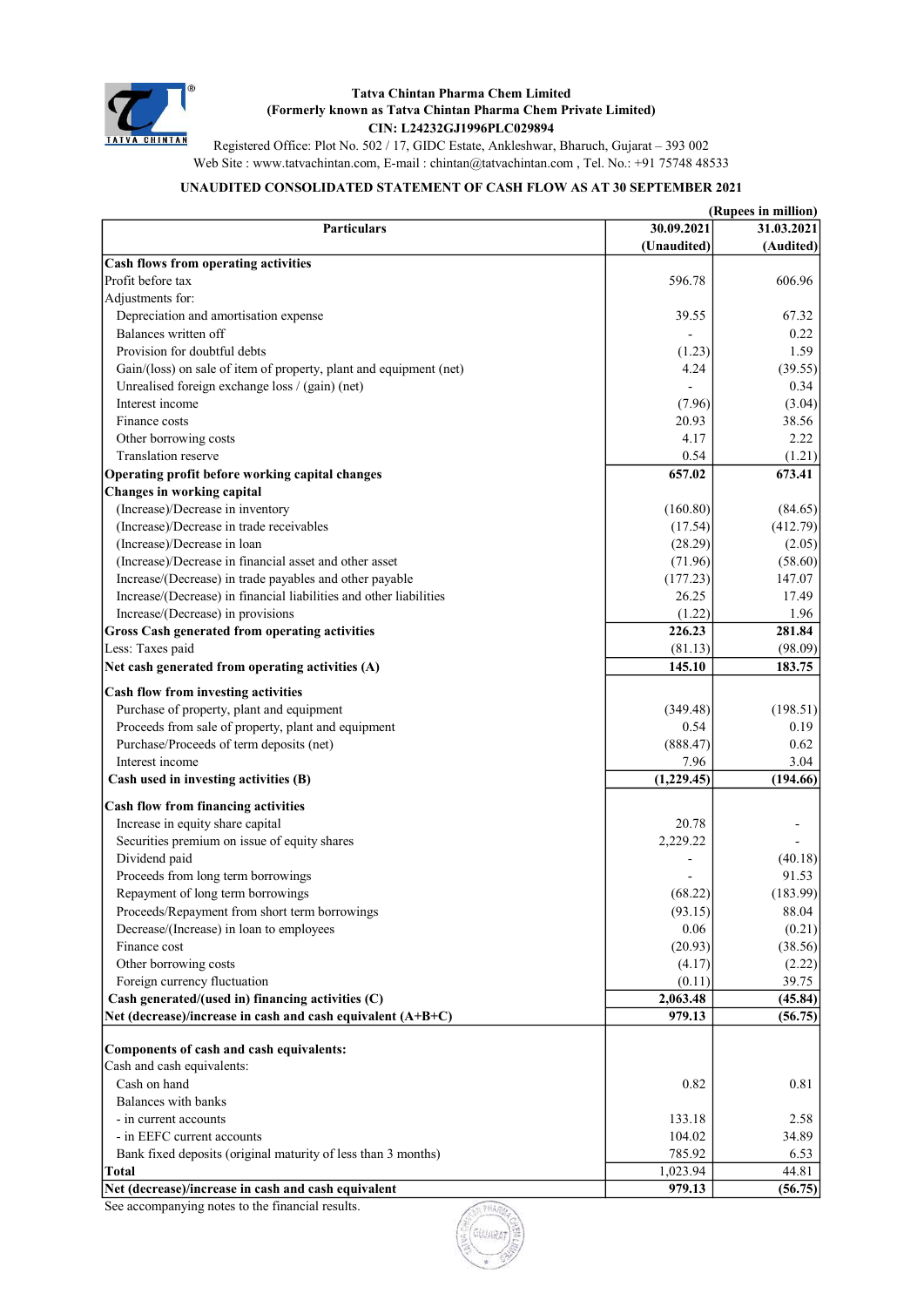

# CIN: L24232GJ1996PLC029894

Registered Office: Plot No. 502 / 17, GIDC Estate, Ankleshwar, Bharuch, Gujarat – 393 002 Web Site : www.tatvachintan.com, E-mail : chintan@tatvachintan.com , Tel. No.: +91 75748 48533

#### NOTES TO UNAUDITED CONSOLIDATED STATEMENT FINANCIAL RESULTS FOR THE QUARTER AND HALF YEAR ENDED 30 SEPTEMBER 2021

- 1 In terms of Regulation 33 of the SEBI (Listing Obligations and Disclosure Requirements) Regulations 2015 as amended, this Statement of Unaudited Consolidated Financial Results for the quarter and half year ended 30 September 2021 ("Unaudited Consolidated Financial Results") of Tatva Chintan Pharma Chem Limited (the "Holding Company" or the "Company") has been reviewed by the Audit Committee and approved by the Board of Directors at their meeting held on 23 October 2021 and have been subject to a limited review by the Statutory Auditors of the Company.
- $\mathcal{D}$ The Unaudited Consolidated Financial Results of the Company for the quarter and half year ended 30 September 2020 as reported in the accompanying statement have been approved by the Board of Directors on 23 October 2021 and has been presented based on information compiled by the management after making necessary adjustments to give a true and fair view of the results in accordance with Ind AS, but have not been subjected to limited review by the statutory auditors.
- 3 The Unaudited Consolidated Financial Results of the Company have been prepared in accordance with the recognition and measurement principles laid down in the applicable Indian Accounting Standards ("Ind AS") as prescribed under section 133 of the Companies Act, 2013, as amended, read with relevant rules thereunder and in terms of Regulation 33 of the SEBI (Listing Obligations and Disclosure Requirements) Regulations 2015, as amended.
- 4 The full impact of COVID-19 still remains uncertain and could be different from the estimates considered while preparing these Unaudited Consolidated Financial Results. The Company will continue to closely monitor any material changes to future economic conditions.
- 5 The Company has completed Initial Public Offer (IPO) of 4,616,804 Equity Shares of the face value of Rs. 10/- each at an issue price of Rs. 1083/- per equity share (including a premium of Rs. 1,073 per equity share) aggregating to Rs. 5,000.00 Million. The offer comprises of a fresh issue of 2,077,562 equity shares aggregating to Rs. 2,250.00 Million and an offer for sale of 2,539,242 equity shares aggregating to Rs. 2,750.00 Million. The equity shares of the Company were listed on 29 July 2021 on BSE Limited (BSE) and National Stock Exchange of India Limited (NSE).
- 6 Details of Statement of utilization of IPO proceeds till 30 September 2021 as per Regulation 32(1) and 32(3) of the SEBI (Listing Obligations and Disclosure Requirements) Regulations, 2015 as amended, are as under:

|       | (Rupees in million)                                                                        |                |                        |                   |  |  |
|-------|--------------------------------------------------------------------------------------------|----------------|------------------------|-------------------|--|--|
| SI.   | <b>Particulars</b>                                                                         | *Amount of net | <b>Utilised amount</b> | <b>Unutilised</b> |  |  |
| no.   |                                                                                            | proceeds as on | up to                  | amount as at      |  |  |
|       |                                                                                            | 30.07.2021     | 30.09.2021             | 30.09.2021        |  |  |
|       | Funding capital expenditure requirements for expansion of our Dahej Manufacturing Facility | 1,471.00       | 34.75                  | 1.436.25          |  |  |
|       | Funding capital expenditure requirements for upgradation at our R&D facility in Vadodara   | 239.71         |                        | 239.71            |  |  |
|       | General corporate purposes                                                                 | 362.10         | 362.10                 |                   |  |  |
| Total |                                                                                            | 2.072.81       | 396.85                 | 1.675.96          |  |  |

\* The amount of net proceeds directly received in monitoring agency account maintained with ICICI Bank Limited

The above Statement of utilization of IPO proceeds has been reviewed by the Audit Committee and approved by the Board of Directors at their meeting held on 23 October 2021 and have been subject to a limited review by the Statutory Auditors of the Company.

- 7 The basic and diluted earning per share for the comparative quarter and half year ended 30 September 2020 has been presented to reflect the adjustments for issue of bonus shares as approved by Board on 03 March 2021, in accordance with Ind AS 33 - Earnings per share.
- 8 The Company is in the business of manufacturing of specialty chemicals, accordingly it has only one reportable segment.
- 9 The above Consolidated Cash Flow Statement has been prepared under the "Indirect Method" as set out in the Indian Accounting Standard (Ind AS-7) - Statement of Cash Flow.
- 10 The above Unaudited Consolidated Financials Results of the Company are available on Company's website www.tatvachintan.com and also on the website of BSE (www.bseindia.com) and NSE (www.nseindia.com), where the shares of the Company are listed.
- 11 Figures for the previous periods/year are re-classified/re-arranged/re-grouped, wherever necessary.

#### For and on behalf of the Board of Directors

CHINTAN NITINKUMAR SHAH Digitally signed by CHINTAN NITINKUMAR SHAH Date: 2021.10.23 12:57:10 +05'30'



Tatva Chintan Pharma Chem Limited Chairman & Managing Director

Place : Vadodara Date : 23 October 2021 The Statutory auditors have digitally signed this Statement for identification purposes and this Statement should be read in conjuction with the review report dated 23rd October 2021

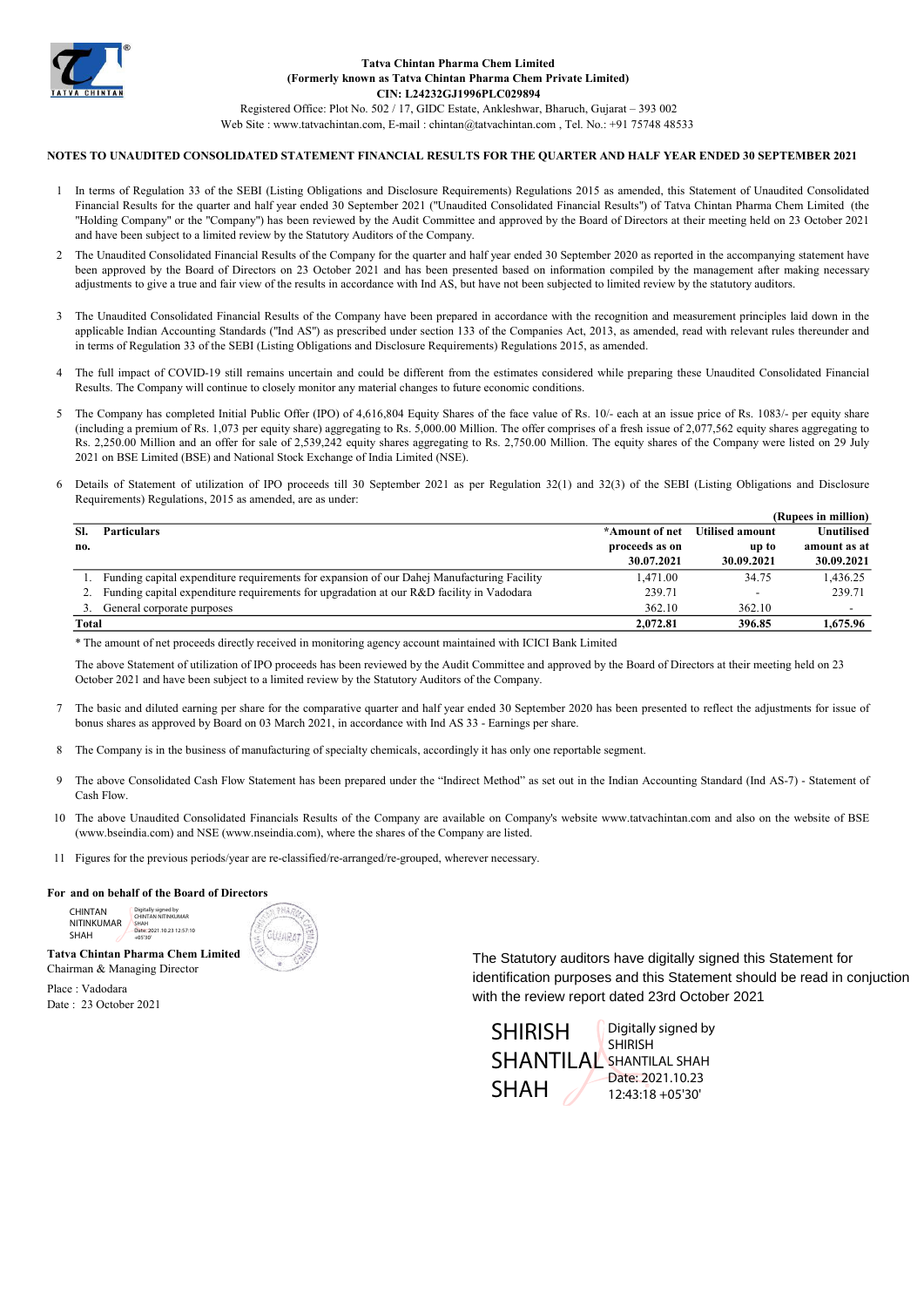

### INDEPENDENT AUDITOR'S REVIEW REPORT ON REVIEW OF INTERIM STANDALONE FINANCIAL RESULTS

### TO THE BOARD OF DIRECTORS OF TATVA CHINTAN PHARMA CHEM LIMITED

- 1. We have reviewed the accompanying Statement of Standalone Unaudited Financial Results of Tatva Chintan Pharma Chem Limited ("the Company") for the quarter and half year ended  $30<sup>th</sup>$  September 2021 ("the Statement") being submitted by the Company pursuant to the requirement of Regulation 33 of the SEBI (Listing Obligations and Disclosure Requirements) Regulations, 2015, as amended for the purpose of filing it with the Bombay Stock Exchange and the National Stock Exchange of India Limited.
- 2. This Statement, which is the responsibility of the Company's Management and approved by the Company's Board of Directors, has been prepared in accordance with the recognition and measurement principles laid down in the Indian Accounting Standard 34 "Interim Financial Reporting" ("Ind AS 34"), prescribed under Section 133 of the Companies Act, 2013 read with relevant rules issued thereunder and other accounting principles generally accepted in India. Our responsibility is to express a conclusion on the Statement based on our review.
- 3. We conducted our review of the Statement in accordance with the Standard on Review Engagements (SRE) 2410 ''Review of Interim Financial Information Performed by the Independent Auditor of the Entity'', issued by the Institute of Chartered Accountants of India (ICAI). A review of interim financial information consists of making inquiries, primarily of the Company's personnel responsible for financial and accounting matters, and applying analytical and other review procedures. A review is substantially less in scope than an audit conducted in accordance with Standards on Auditing specified under Section 143(10) of the Companies Act, 2013 and consequently does not enable us to obtain assurance that we would become aware of all significant matters that might be identified in an audit. Accordingly, we do not express an audit opinion.
- 4. Based on our review conducted as stated in paragraph 3 above, nothing has come to our attention that causes us to believe that the accompanying Statement, prepared in accordance with the recognition and measurement principles laid down in the aforesaid Indian Accounting Standard and other accounting principles generally accepted in India, has not disclosed the information required to be disclosed in terms of Regulation 33 of the SEBI (Listing Obligations and Disclosure Requirements) Regulations, 2015, as amended, including the manner in which it is to be disclosed, or that it contains any material misstatement.
- 5. The Statement includes results for the quarter and half year ended 30th September 2020 presented based on information compiled by the management after making necessary adjustments to give a true and fair view of the results in accordance with Ind AS, and have not been subjected to limited review by us. Our conclusion on the Statement is not modified in respect of this matter.
- 6. Our report is intended solely for use of the management for its onward submission to the BSE Limited and National Stock Exchange of India Limited in connection with the listing of equity shares of the Company as mentioned in Para 1 above. As a result, the Statement may not be suitable for another purpose. Our report should not be used, referred to or distributed for any other purpose except with our prior consent in writing.

### For NDJ & Co., Chartered Accountants Firm's Registration Number: 136345W

SHIRISH SHANTILAL SHAH Digitally signed by SHIRISH SHANTILAL SHAH<br>Date: 2021.10.23 12:55:52 +05'30'

CA Shirish Shah Partner Membership No. 035742 Date: 23<sup>rd</sup> October 2021 UDIN No:- 21035742AAAAFL9102 Place: Surat

REGD. OFFICE : T-720, BELGIUM TOWER, OPP. LINEAR BUS STAND, RING ROAD, SURAT - 395 002. OTHER OFFICE : MUMBAI & AHMEDABAD. PHONE: +91-261-2429110, Email: info@ndjco.net, Website: www.ndjco.net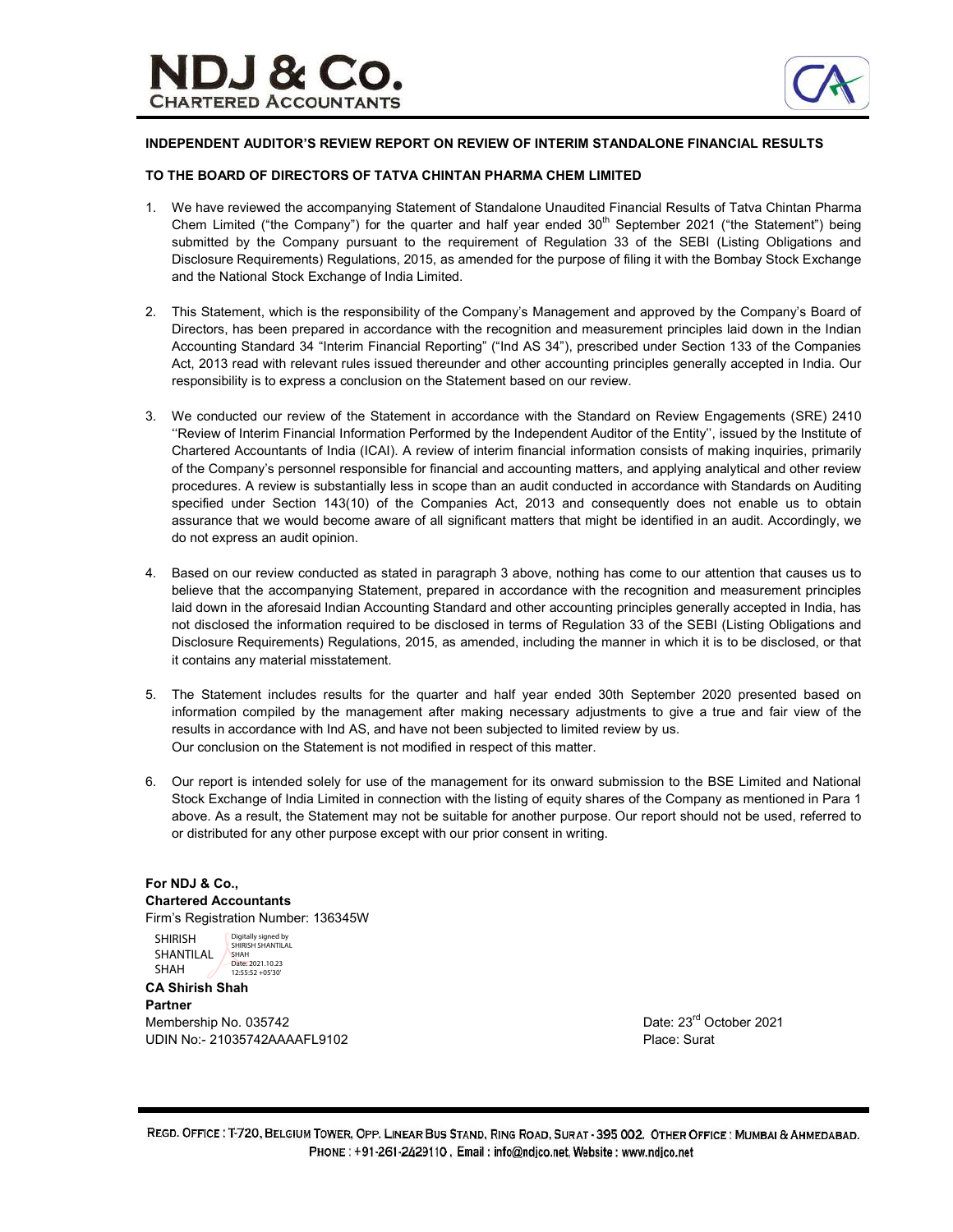

Registered Office: Plot No. 502 / 17, GIDC Estate, Ankleshwar, Bharuch, Gujarat – 393 002 Web Site : www.tatvachintan.com, E-mail : chintan@tatvachintan.com , Tel. No.: +91 75748 48533

# UNAUDITED STANDALONE STATEMENT OF FINANCIAL RESULTS FOR THE QUARTER AND HALF YEAR ENDED 30 SEPTEMBER 2021

|                |                                                               |             |                      |             | (Rupees in million, except per share data) |                   |            |
|----------------|---------------------------------------------------------------|-------------|----------------------|-------------|--------------------------------------------|-------------------|------------|
| SI.            | <b>Particulars</b>                                            |             | <b>Ouarter</b> ended |             | Half year ended                            | <b>Year ended</b> |            |
| No.            |                                                               | 30.09.2021  | 30.06.2021           | 30.09.2020  | 30.09.2021                                 | 30.09.2020        | 31.03.2021 |
|                |                                                               | (Unaudited) | (Unaudited)          | (Unaudited) | (Unaudited)                                | (Unaudited)       | (Audited)  |
|                | Income                                                        |             |                      |             |                                            |                   |            |
| 1              | Revenue from operations                                       | 1,166.89    | 1,076.50             | 584.51      | 2,243.39                                   | 1,105.24          | 2,911.88   |
| $\mathbf{2}$   | Other income                                                  | 25.96       | 15.68                | 17.35       | 41.64                                      | 23.30             | 50.98      |
| 3              | Total income $(1+2)$                                          | 1,192.85    | 1,092.18             | 601.86      | 2,285.03                                   | 1,128.54          | 2,962.86   |
|                | <b>Expenses</b>                                               |             |                      |             |                                            |                   |            |
|                | a) Cost of materials consumed                                 | 672.79      | 516.60               | 323.53      | 1,189.39                                   | 599.76            | 1,509.12   |
|                | b) Purchases of stock-in-trade                                |             |                      |             |                                            |                   |            |
|                | c) Changes in inventories of finished goods, work-in-progress | (162.04)    | 30.81                | 7.75        | (131.23)                                   | (0.31)            | (51.97)    |
|                | and stock in trade                                            |             |                      |             |                                            |                   |            |
|                | d) Employee benefits expenses                                 | 74.54       | 71.26                | 53.60       | 145.80                                     | 101.19            | 241.31     |
|                | e) Finance costs                                              | 12.24       | 14.39                | 9.87        | 26.63                                      | 20.53             | 42.07      |
|                | f) Depreciation and amortisation expense                      | 20.57       | 18.98                | 16.83       | 39.55                                      | 33.66             | 67.30      |
|                | g) Other expenses                                             | 239.23      | 190.35               | 140.18      | 429.58                                     | 226.28            | 561.55     |
| 4              | <b>Total expenses</b>                                         | 857.33      | 842.39               | 551.76      | 1,699.72                                   | 981.11            | 2,369.38   |
| 5              | Profit / (loss) before exceptional items and tax (3-4)        | 335.52      | 249.79               | 50.10       | 585.31                                     | 147.43            | 593.48     |
| 6              | Exceptional items                                             |             |                      |             |                                            |                   |            |
| $\overline{7}$ | Profit / (loss) before tax (5-6)                              | 335.52      | 249.79               | 50.10       | 585.31                                     | 147.43            | 593.48     |
|                | <b>Tax expenses</b>                                           |             |                      |             |                                            |                   |            |
|                | Current tax                                                   | 55.41       | 41.70                | 25.71       | 97.11                                      | 45.73             | 103.66     |
|                | Deferred tax                                                  | (27.07)     | (31.47)              | (4.83)      | (58.54)                                    | (8.59)            | (23.77)    |
| 8              | <b>Total tax expenses</b>                                     | 28.34       | 10.23                | 20.88       | 38.57                                      | 37.14             | 79.89      |
| 9              | Profit / (loss) for the period (7-8)                          | 307.18      | 239.56               | 29.22       | 546.74                                     | 110.29            | 513.59     |
|                | Other comprehensive income                                    |             |                      |             |                                            |                   |            |
|                | Items that will not be reclassified to profit or loss         | (0.65)      | (1.49)               | 0.18        | (2.14)                                     | 0.32              | 2.07       |
|                | Income tax relating to items that will not be reclassified to | 0.19        | 0.41                 | (0.05)      | 0.60                                       | (0.09)            | (0.60)     |
|                | profit or loss                                                |             |                      |             |                                            |                   |            |
| 10             | Other comprehensive income for the period, net of tax         | (0.46)      | (1.08)               | 0.13        | (1.54)                                     | 0.23              | 1.47       |
| 11             | Total comprehensive income for the period $(9+10)$            | 306.72      | 238.48               | 29.35       | 545.20                                     | 110.52            | 515.06     |
|                |                                                               |             |                      |             |                                            |                   |            |
| 12             | Earnings per share (Face value of Rs 10/- each)               |             |                      |             |                                            |                   |            |
|                | (not annualised)<br>- Basic                                   | 14.24       | 11.93                | 1.45        | 26.24                                      | 5.49              | 25.57      |
|                | - Diluted                                                     | 14.24       | 11.93                | 1.45        | 26.24                                      | 5.49              | 25.57      |
| 13             |                                                               | 221.65      | 200.88               |             | 221.65                                     |                   | 200.88     |
|                | Paid - up equity share capital (Face value of Rs 10/- each)   |             |                      | 80.35       |                                            | 80.35             |            |
| 14             | Other equity excluding revaluation reserve                    |             |                      |             |                                            |                   | 1,418.48   |

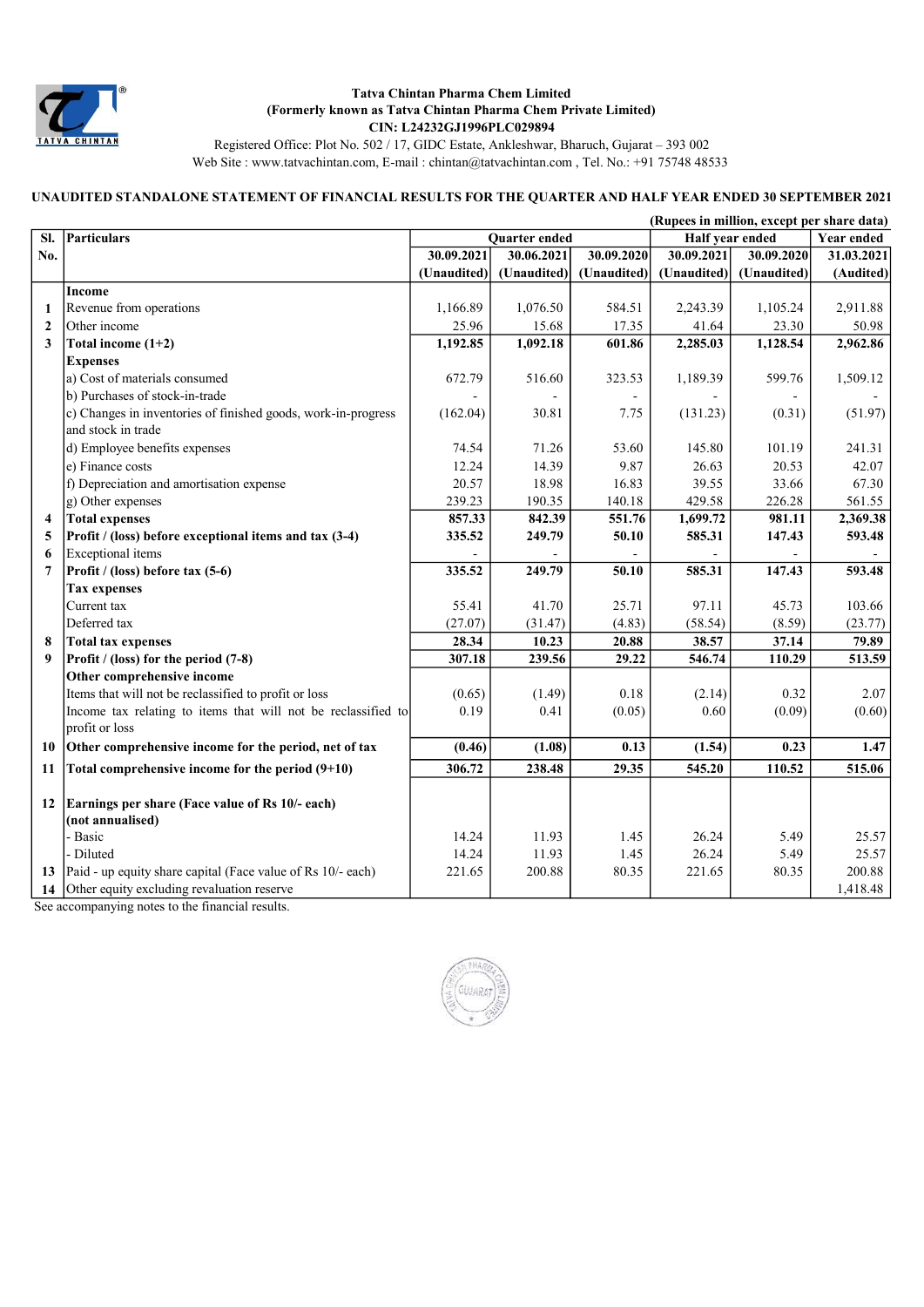

Registered Office: Plot No. 502 / 17, GIDC Estate, Ankleshwar, Bharuch, Gujarat – 393 002 Web Site : www.tatvachintan.com, E-mail : chintan@tatvachintan.com , Tel. No.: +91 75748 48533

# UNAUDITED STANDALONE STATEMENT OF ASSETS AND LIABILITIES AS AT 30 SEPTEMBER 2021

| (Unaudited)<br><b>ASSETS</b><br>Non-current assets<br>1,085.08<br>a) Property, plant and equipment<br>1,124.53<br>118.43<br>b) Right of use<br>117.33<br>c) Capital work-in-progress<br>98.11<br>331.03<br>d) Intangible assets<br>0.90<br>e) Financial assets<br>(i) Investments<br>6.67<br>(ii) Other financial assets<br>135.58<br>f) Deferred tax assets (net)<br>38.35<br>g) Other non-current assets<br>3.93<br><b>Total non-current assets</b><br>1,758.32<br><b>Current assets</b><br>a) Inventories<br>846.25<br>b) Financial assets<br>i) Trade receivables<br>909.03<br>ii) Cash and cash equivalents<br>1,004.21<br>iii) Bank balances other than cash and cash equivalents<br>769.92<br>iv) Loans<br>47.56<br>v) Other financial assets<br>0.83<br>c) Other current assets<br>254.69<br><b>Total current assets</b><br>3,832.49<br><b>Total assets</b><br>5,590.81<br><b>EQUITY AND LIABILITIES</b><br><b>Equity</b><br>a) Equity share capital<br>221.65<br>b) Other equity<br>4,192.92<br>1,418.48<br><b>Total equity</b><br>4,414.57<br>1,619.36<br><b>Liabilities</b><br><b>Non-current liabilities</b><br>a) Financial liabilities<br>197.76<br>267.63<br>Borrowings<br>b) Provisions<br>4.45<br>c) Deferred tax liabilities (net)<br>20.78<br>d) Other non-current liabilities<br>14.30<br>0.22<br><b>Total non-current liabilities</b><br>202.43<br>308.23<br><b>Current liabilities</b> | (Rupees in million)      |            |            |  |  |
|--------------------------------------------------------------------------------------------------------------------------------------------------------------------------------------------------------------------------------------------------------------------------------------------------------------------------------------------------------------------------------------------------------------------------------------------------------------------------------------------------------------------------------------------------------------------------------------------------------------------------------------------------------------------------------------------------------------------------------------------------------------------------------------------------------------------------------------------------------------------------------------------------------------------------------------------------------------------------------------------------------------------------------------------------------------------------------------------------------------------------------------------------------------------------------------------------------------------------------------------------------------------------------------------------------------------------------------------------------------------------------------------------------------|--------------------------|------------|------------|--|--|
|                                                                                                                                                                                                                                                                                                                                                                                                                                                                                                                                                                                                                                                                                                                                                                                                                                                                                                                                                                                                                                                                                                                                                                                                                                                                                                                                                                                                              | <b>Particulars</b>       | 30.09.2021 | 31.03.2021 |  |  |
|                                                                                                                                                                                                                                                                                                                                                                                                                                                                                                                                                                                                                                                                                                                                                                                                                                                                                                                                                                                                                                                                                                                                                                                                                                                                                                                                                                                                              |                          |            | (Audited)  |  |  |
|                                                                                                                                                                                                                                                                                                                                                                                                                                                                                                                                                                                                                                                                                                                                                                                                                                                                                                                                                                                                                                                                                                                                                                                                                                                                                                                                                                                                              |                          |            |            |  |  |
|                                                                                                                                                                                                                                                                                                                                                                                                                                                                                                                                                                                                                                                                                                                                                                                                                                                                                                                                                                                                                                                                                                                                                                                                                                                                                                                                                                                                              |                          |            |            |  |  |
|                                                                                                                                                                                                                                                                                                                                                                                                                                                                                                                                                                                                                                                                                                                                                                                                                                                                                                                                                                                                                                                                                                                                                                                                                                                                                                                                                                                                              |                          |            |            |  |  |
|                                                                                                                                                                                                                                                                                                                                                                                                                                                                                                                                                                                                                                                                                                                                                                                                                                                                                                                                                                                                                                                                                                                                                                                                                                                                                                                                                                                                              |                          |            |            |  |  |
|                                                                                                                                                                                                                                                                                                                                                                                                                                                                                                                                                                                                                                                                                                                                                                                                                                                                                                                                                                                                                                                                                                                                                                                                                                                                                                                                                                                                              |                          |            |            |  |  |
|                                                                                                                                                                                                                                                                                                                                                                                                                                                                                                                                                                                                                                                                                                                                                                                                                                                                                                                                                                                                                                                                                                                                                                                                                                                                                                                                                                                                              |                          |            | 0.95       |  |  |
|                                                                                                                                                                                                                                                                                                                                                                                                                                                                                                                                                                                                                                                                                                                                                                                                                                                                                                                                                                                                                                                                                                                                                                                                                                                                                                                                                                                                              |                          |            |            |  |  |
|                                                                                                                                                                                                                                                                                                                                                                                                                                                                                                                                                                                                                                                                                                                                                                                                                                                                                                                                                                                                                                                                                                                                                                                                                                                                                                                                                                                                              |                          |            | 6.67       |  |  |
|                                                                                                                                                                                                                                                                                                                                                                                                                                                                                                                                                                                                                                                                                                                                                                                                                                                                                                                                                                                                                                                                                                                                                                                                                                                                                                                                                                                                              |                          |            |            |  |  |
|                                                                                                                                                                                                                                                                                                                                                                                                                                                                                                                                                                                                                                                                                                                                                                                                                                                                                                                                                                                                                                                                                                                                                                                                                                                                                                                                                                                                              |                          |            |            |  |  |
|                                                                                                                                                                                                                                                                                                                                                                                                                                                                                                                                                                                                                                                                                                                                                                                                                                                                                                                                                                                                                                                                                                                                                                                                                                                                                                                                                                                                              |                          |            | 2.96       |  |  |
|                                                                                                                                                                                                                                                                                                                                                                                                                                                                                                                                                                                                                                                                                                                                                                                                                                                                                                                                                                                                                                                                                                                                                                                                                                                                                                                                                                                                              |                          |            | 1,312.20   |  |  |
|                                                                                                                                                                                                                                                                                                                                                                                                                                                                                                                                                                                                                                                                                                                                                                                                                                                                                                                                                                                                                                                                                                                                                                                                                                                                                                                                                                                                              |                          |            |            |  |  |
|                                                                                                                                                                                                                                                                                                                                                                                                                                                                                                                                                                                                                                                                                                                                                                                                                                                                                                                                                                                                                                                                                                                                                                                                                                                                                                                                                                                                              |                          |            | 683.64     |  |  |
|                                                                                                                                                                                                                                                                                                                                                                                                                                                                                                                                                                                                                                                                                                                                                                                                                                                                                                                                                                                                                                                                                                                                                                                                                                                                                                                                                                                                              |                          |            |            |  |  |
|                                                                                                                                                                                                                                                                                                                                                                                                                                                                                                                                                                                                                                                                                                                                                                                                                                                                                                                                                                                                                                                                                                                                                                                                                                                                                                                                                                                                              |                          |            | 903.39     |  |  |
|                                                                                                                                                                                                                                                                                                                                                                                                                                                                                                                                                                                                                                                                                                                                                                                                                                                                                                                                                                                                                                                                                                                                                                                                                                                                                                                                                                                                              |                          |            | 27.26      |  |  |
|                                                                                                                                                                                                                                                                                                                                                                                                                                                                                                                                                                                                                                                                                                                                                                                                                                                                                                                                                                                                                                                                                                                                                                                                                                                                                                                                                                                                              |                          |            | 8.61       |  |  |
|                                                                                                                                                                                                                                                                                                                                                                                                                                                                                                                                                                                                                                                                                                                                                                                                                                                                                                                                                                                                                                                                                                                                                                                                                                                                                                                                                                                                              |                          |            | 19.33      |  |  |
|                                                                                                                                                                                                                                                                                                                                                                                                                                                                                                                                                                                                                                                                                                                                                                                                                                                                                                                                                                                                                                                                                                                                                                                                                                                                                                                                                                                                              |                          |            | 11.35      |  |  |
|                                                                                                                                                                                                                                                                                                                                                                                                                                                                                                                                                                                                                                                                                                                                                                                                                                                                                                                                                                                                                                                                                                                                                                                                                                                                                                                                                                                                              |                          |            | 131.06     |  |  |
|                                                                                                                                                                                                                                                                                                                                                                                                                                                                                                                                                                                                                                                                                                                                                                                                                                                                                                                                                                                                                                                                                                                                                                                                                                                                                                                                                                                                              |                          |            | 1,784.64   |  |  |
|                                                                                                                                                                                                                                                                                                                                                                                                                                                                                                                                                                                                                                                                                                                                                                                                                                                                                                                                                                                                                                                                                                                                                                                                                                                                                                                                                                                                              |                          |            | 3,096.84   |  |  |
|                                                                                                                                                                                                                                                                                                                                                                                                                                                                                                                                                                                                                                                                                                                                                                                                                                                                                                                                                                                                                                                                                                                                                                                                                                                                                                                                                                                                              |                          |            |            |  |  |
|                                                                                                                                                                                                                                                                                                                                                                                                                                                                                                                                                                                                                                                                                                                                                                                                                                                                                                                                                                                                                                                                                                                                                                                                                                                                                                                                                                                                              |                          |            |            |  |  |
|                                                                                                                                                                                                                                                                                                                                                                                                                                                                                                                                                                                                                                                                                                                                                                                                                                                                                                                                                                                                                                                                                                                                                                                                                                                                                                                                                                                                              |                          |            | 200.88     |  |  |
|                                                                                                                                                                                                                                                                                                                                                                                                                                                                                                                                                                                                                                                                                                                                                                                                                                                                                                                                                                                                                                                                                                                                                                                                                                                                                                                                                                                                              |                          |            |            |  |  |
|                                                                                                                                                                                                                                                                                                                                                                                                                                                                                                                                                                                                                                                                                                                                                                                                                                                                                                                                                                                                                                                                                                                                                                                                                                                                                                                                                                                                              |                          |            |            |  |  |
|                                                                                                                                                                                                                                                                                                                                                                                                                                                                                                                                                                                                                                                                                                                                                                                                                                                                                                                                                                                                                                                                                                                                                                                                                                                                                                                                                                                                              |                          |            |            |  |  |
|                                                                                                                                                                                                                                                                                                                                                                                                                                                                                                                                                                                                                                                                                                                                                                                                                                                                                                                                                                                                                                                                                                                                                                                                                                                                                                                                                                                                              |                          |            |            |  |  |
|                                                                                                                                                                                                                                                                                                                                                                                                                                                                                                                                                                                                                                                                                                                                                                                                                                                                                                                                                                                                                                                                                                                                                                                                                                                                                                                                                                                                              |                          |            |            |  |  |
|                                                                                                                                                                                                                                                                                                                                                                                                                                                                                                                                                                                                                                                                                                                                                                                                                                                                                                                                                                                                                                                                                                                                                                                                                                                                                                                                                                                                              |                          |            |            |  |  |
|                                                                                                                                                                                                                                                                                                                                                                                                                                                                                                                                                                                                                                                                                                                                                                                                                                                                                                                                                                                                                                                                                                                                                                                                                                                                                                                                                                                                              |                          |            |            |  |  |
|                                                                                                                                                                                                                                                                                                                                                                                                                                                                                                                                                                                                                                                                                                                                                                                                                                                                                                                                                                                                                                                                                                                                                                                                                                                                                                                                                                                                              |                          |            | 5.52       |  |  |
|                                                                                                                                                                                                                                                                                                                                                                                                                                                                                                                                                                                                                                                                                                                                                                                                                                                                                                                                                                                                                                                                                                                                                                                                                                                                                                                                                                                                              |                          |            |            |  |  |
|                                                                                                                                                                                                                                                                                                                                                                                                                                                                                                                                                                                                                                                                                                                                                                                                                                                                                                                                                                                                                                                                                                                                                                                                                                                                                                                                                                                                              |                          |            |            |  |  |
|                                                                                                                                                                                                                                                                                                                                                                                                                                                                                                                                                                                                                                                                                                                                                                                                                                                                                                                                                                                                                                                                                                                                                                                                                                                                                                                                                                                                              |                          |            |            |  |  |
|                                                                                                                                                                                                                                                                                                                                                                                                                                                                                                                                                                                                                                                                                                                                                                                                                                                                                                                                                                                                                                                                                                                                                                                                                                                                                                                                                                                                              |                          |            |            |  |  |
|                                                                                                                                                                                                                                                                                                                                                                                                                                                                                                                                                                                                                                                                                                                                                                                                                                                                                                                                                                                                                                                                                                                                                                                                                                                                                                                                                                                                              | a) Financial liabilities |            |            |  |  |
| i) Borrowings<br>543.35                                                                                                                                                                                                                                                                                                                                                                                                                                                                                                                                                                                                                                                                                                                                                                                                                                                                                                                                                                                                                                                                                                                                                                                                                                                                                                                                                                                      |                          |            | 634.85     |  |  |
| ii) Trade payables                                                                                                                                                                                                                                                                                                                                                                                                                                                                                                                                                                                                                                                                                                                                                                                                                                                                                                                                                                                                                                                                                                                                                                                                                                                                                                                                                                                           |                          |            |            |  |  |
| (a) total outstanding dues of micro enterprises and small enterprises; and<br>61.59                                                                                                                                                                                                                                                                                                                                                                                                                                                                                                                                                                                                                                                                                                                                                                                                                                                                                                                                                                                                                                                                                                                                                                                                                                                                                                                          |                          |            | 129.13     |  |  |
| 258.81<br>(b) total outstanding dues of creditors other than above                                                                                                                                                                                                                                                                                                                                                                                                                                                                                                                                                                                                                                                                                                                                                                                                                                                                                                                                                                                                                                                                                                                                                                                                                                                                                                                                           |                          |            | 341.30     |  |  |
| iii) Other financial liabilities<br>0.36                                                                                                                                                                                                                                                                                                                                                                                                                                                                                                                                                                                                                                                                                                                                                                                                                                                                                                                                                                                                                                                                                                                                                                                                                                                                                                                                                                     |                          |            | 0.59       |  |  |
| b) Other current liabilities<br>86.20                                                                                                                                                                                                                                                                                                                                                                                                                                                                                                                                                                                                                                                                                                                                                                                                                                                                                                                                                                                                                                                                                                                                                                                                                                                                                                                                                                        |                          |            | 61.38      |  |  |
| c) Provisions<br>0.94                                                                                                                                                                                                                                                                                                                                                                                                                                                                                                                                                                                                                                                                                                                                                                                                                                                                                                                                                                                                                                                                                                                                                                                                                                                                                                                                                                                        |                          |            | 1.09       |  |  |
| d) Current tax liabilities (net)<br>22.56                                                                                                                                                                                                                                                                                                                                                                                                                                                                                                                                                                                                                                                                                                                                                                                                                                                                                                                                                                                                                                                                                                                                                                                                                                                                                                                                                                    |                          |            | 0.91       |  |  |
| <b>Total current liabilities</b><br>973.81                                                                                                                                                                                                                                                                                                                                                                                                                                                                                                                                                                                                                                                                                                                                                                                                                                                                                                                                                                                                                                                                                                                                                                                                                                                                                                                                                                   |                          |            | 1,169.25   |  |  |
| <b>Total equity and liabilities</b><br>5,590.81                                                                                                                                                                                                                                                                                                                                                                                                                                                                                                                                                                                                                                                                                                                                                                                                                                                                                                                                                                                                                                                                                                                                                                                                                                                                                                                                                              |                          |            | 3,096.84   |  |  |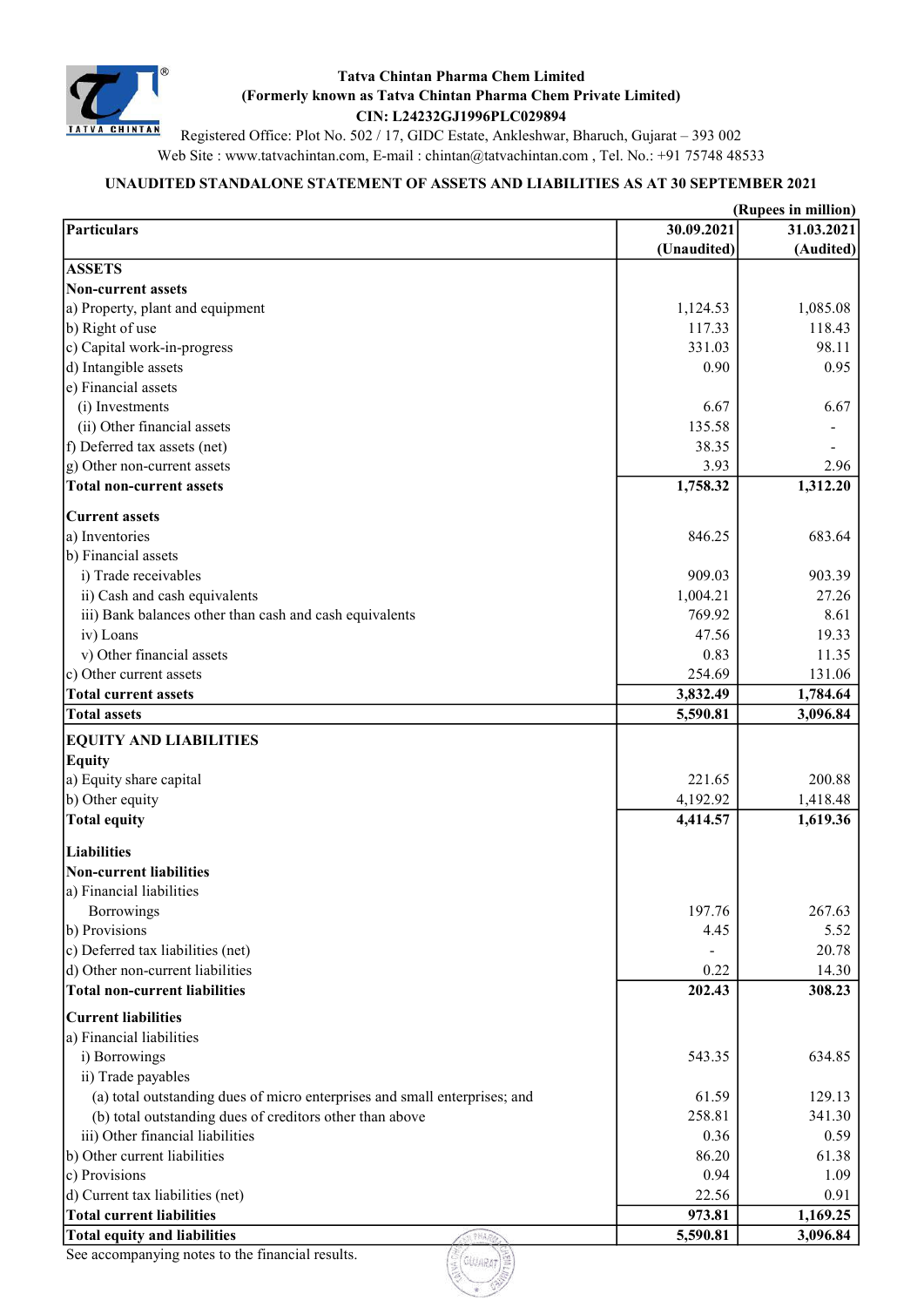

Registered Office: Plot No. 502 / 17, GIDC Estate, Ankleshwar, Bharuch, Gujarat – 393 002 Web Site : www.tatvachintan.com, E-mail : chintan@tatvachintan.com , Tel. No.: +91 75748 48533

# UNAUDITED STANDALONE STATEMENT OF CASH FLOW AS AT 30 SEPTEMBER 2021

| (Rupees in million)                                                |             |            |  |  |
|--------------------------------------------------------------------|-------------|------------|--|--|
| <b>Particulars</b>                                                 | 30.09.2021  | 31.03.2021 |  |  |
|                                                                    | (Unaudited) | (Audited)  |  |  |
| <b>Cash flows from operating activities</b>                        |             |            |  |  |
| Profit before tax                                                  | 585.31      | 593.48     |  |  |
| Adjustments for:                                                   |             |            |  |  |
| Depreciation and amortisation expense                              | 39.55       | 67.30      |  |  |
| Balances written off                                               |             | 0.22       |  |  |
| Provision for doubtful debts                                       | (1.23)      | 1.60       |  |  |
| Gain/(loss) on sale of item of property, plant and equipment (net) |             | 0.34       |  |  |
| Unrealised foreign exchange loss / (gain) (net)                    | 4.24        | (39.55)    |  |  |
| Interest income                                                    | (7.96)      | (3.04)     |  |  |
| Finance costs                                                      | 22.07       | 38.80      |  |  |
| Other borrowing costs                                              | 4.17        | 2.22       |  |  |
| Operating profit before working capital changes                    | 646.15      | 661.37     |  |  |
| <b>Changes in working capital</b>                                  |             |            |  |  |
| (Increase)/Decrease in inventory                                   | (162.60)    | (96.49)    |  |  |
| (Increase)/Decrease in trade receivables                           | (11.20)     | (394.73)   |  |  |
| (Increase)/Decrease in loan                                        | (28.29)     | (2.06)     |  |  |
| (Increase)/Decrease in financial asset and other asset             | (71.26)     | (58.78)    |  |  |
| Increase/(Decrease) in trade payables and other payable            | (177.53)    | 146.60     |  |  |
| Increase/(Decrease) in financial liabilities and other liabilities | 19.82       | 16.89      |  |  |
| Increase/(Decrease) in provisions                                  | (1.22)      | 1.96       |  |  |
| Gross Cash generated from operating activities                     | 213.87      | 274.76     |  |  |
| Less: Taxes paid                                                   | (75.46)     | (98.16)    |  |  |
| Net cash generated from operating activities (A)                   | 138.41      | 176.60     |  |  |
|                                                                    |             |            |  |  |
| Cash flow from investing activities                                |             |            |  |  |
| Purchase of property, plant and equipment                          | (343.83)    | (198.52)   |  |  |
| Proceeds from sale of property, plant and equipment                | 0.54        | 0.19       |  |  |
| Purchase/Proceeds of term deposits (net)                           | (888.47)    | 0.62       |  |  |
| Interest income                                                    | 7.96        | 3.04       |  |  |
| Cash used in investing activities (B)                              | (1,223.80)  | (194.67)   |  |  |
| Cash flow from financing activities                                |             |            |  |  |
| Increase in equity share capital                                   | 20.78       |            |  |  |
| Securities premium on issue of equity shares                       | 2,229.22    |            |  |  |
| Dividend paid                                                      |             | (40.18)    |  |  |
| Proceeds from long term borrowings                                 |             | 91.53      |  |  |
| Repayment of long term borrowings                                  | (68.22)     | (183.99)   |  |  |
| Proceeds/Repayment from short term borrowings                      | (93.15)     | 88.04      |  |  |
| Decrease/(Increase) in loan to employees                           | 0.06        | (0.26)     |  |  |
| Finance cost                                                       | (22.07)     | (38.80)    |  |  |
| Other borrowing costs                                              | (4.17)      | (2.22)     |  |  |
| Foreign currency fluctuation                                       | (0.11)      | 39.75      |  |  |
| Cash generated/(used in) financing activities (C)                  | 2,062.34    | (46.13)    |  |  |
| Net (decrease)/increase in cash and cash equivalent (A+B+C)        | 976.95      | (64.20)    |  |  |
|                                                                    |             |            |  |  |
| Components of cash and cash equivalents:                           |             |            |  |  |
| Cash and cash equivalents:                                         |             |            |  |  |
| Cash on hand                                                       | 0.82        | 0.81       |  |  |
| Balances with banks                                                |             |            |  |  |
|                                                                    |             |            |  |  |
| - in current accounts<br>- in EEFC current accounts                | 113.45      | 2.58       |  |  |
|                                                                    | 104.02      | 17.34      |  |  |
| Bank fixed deposits (original maturity of less than 3 months)      | 785.92      | 6.53       |  |  |
| <b>Total</b>                                                       | 1,004.21    | 27.26      |  |  |
| Net (decrease)/increase in cash and cash equivalent                | 976.95      | (64.20)    |  |  |